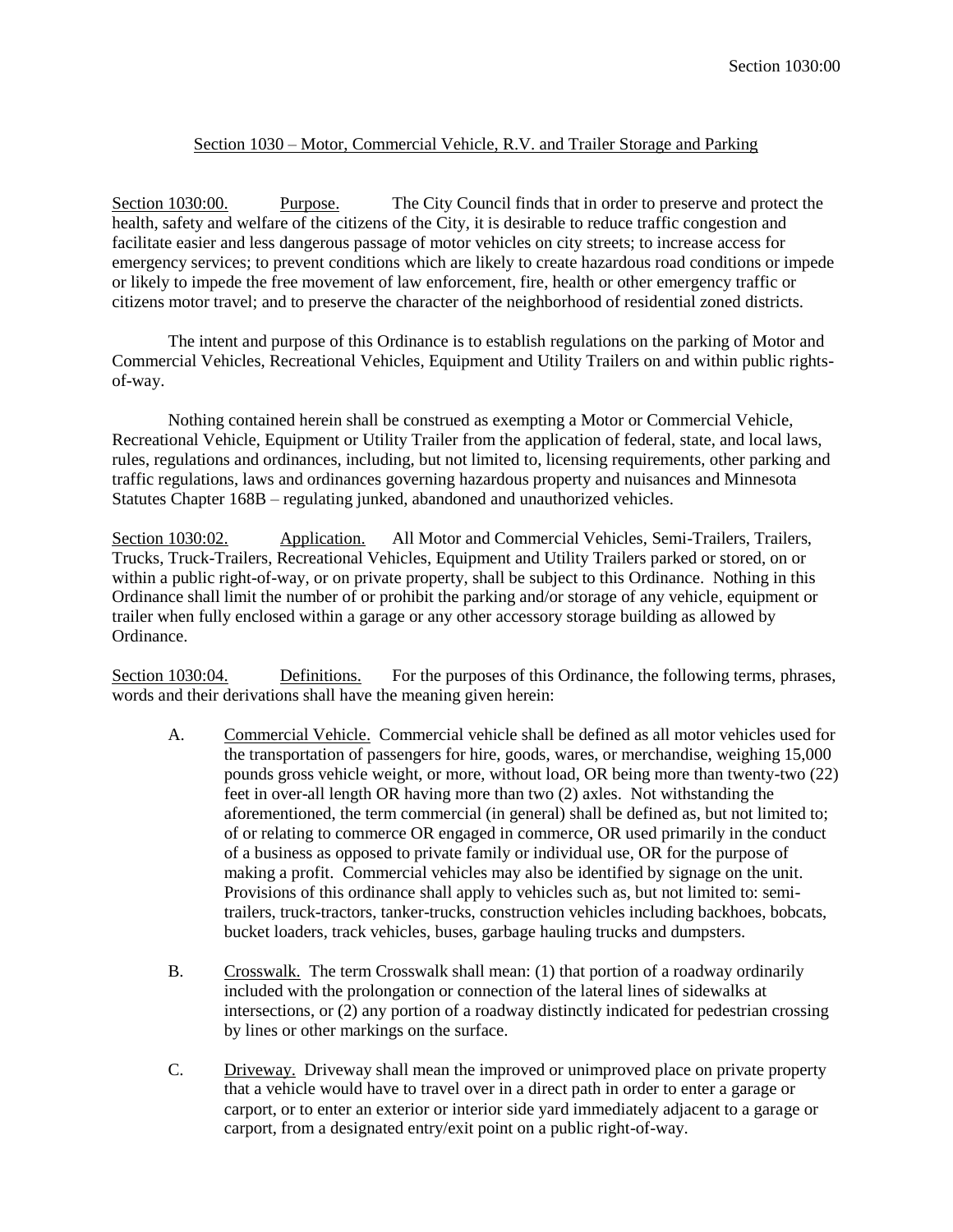- D. Driveway Approach. Driveway approach shall mean the area, construction or facility between the roadway of a public street and private property intended to provide access for vehicles from a roadway or a public street to private property. For clarification, a driveway approach must provide access to something definite on private property such as a parking area, a driveway, or a door intended and used for the entrance of vehicles.
- E. Intersection. Intersection shall mean the area embraced within the prolongation or connection of the lateral curb lines, or, if none, then the lateral boundary lines of the roadways of two streets which join one another, at, or approximately at, right angles, or the area within which vehicle traveling upon different highways joining at any other angle may come in conflict.
- F. Motor Vehicle. A Motor Vehicle shall mean a device or piece of mechanized equipment for the purpose of transporting passengers, goods, or apparatus' that is propelled other than by muscular power.
- G. Parking Surface. A hard surfaced driveway, or surface area constructed of concrete, blacktop (asphalt) or a similar hard, durable, and dust-free permanent surface designed to properly drain surface water and prevent water drainage onto adjacent properties or walkways as regulated in the City of Foley Zoning Ordinance #319. Crushed granite or similar dust-free aggregate are only allowed as provided in Section 1030:12, Subdivision 3; gravel is prohibited.

1.) A Parking Surface for parking or storage shall be located no closer than five (5) feet to a side lot line, or the required side yard setback, whichever is less.

- H. Recreational Vehicle. Recreational Vehicle (RV) shall mean that class of vehicles that are not for commercial use, but intended for recreational use, including, but not limited to: a motor home, travel trailer, camper shell, cab-over-camper, fifth wheel, tent and camping trailers, boats (whether mounted on a trailer or not), off-highway vehicles, allterrain vehicles (ATV's), snowmobiles, sand/dune buggies, personal watercraft, lawn/garden tractors, golf carts, and go-carts.
- I. Routine / Routinely. A period of time exceeding 24 hours.
- J. Semi-Trailer. Semi-trailer shall be defined as a vehicle of the trailer type so designed and used in conjunction with a truck-tractor that a considerable part of its own weight or that of its load rests upon and is carried by the truck-tractor and shall include a trailer drawn by a truck-tractor semi-trailer combination.
- K. Stored / Storage. Stored or Storage shall be defined as a means to put away or keep for use in the future. Any motor vehicle, equipment or trailer as defined in the Ordinance, maintained in approximately the same location, on the same site or property, for 24 hours or more shall be deemed stored.
- L. Trailer. Trailer shall be defined as any vehicle designed for carrying property or passengers in its own structure and for being drawn by a motor vehicle but shall not include a trailer drawn by a truck-tractor semi-trailer combination, or an auxiliary axle on a motor vehicle which carries a portion of the weight of the motor vehicle to which it is attached.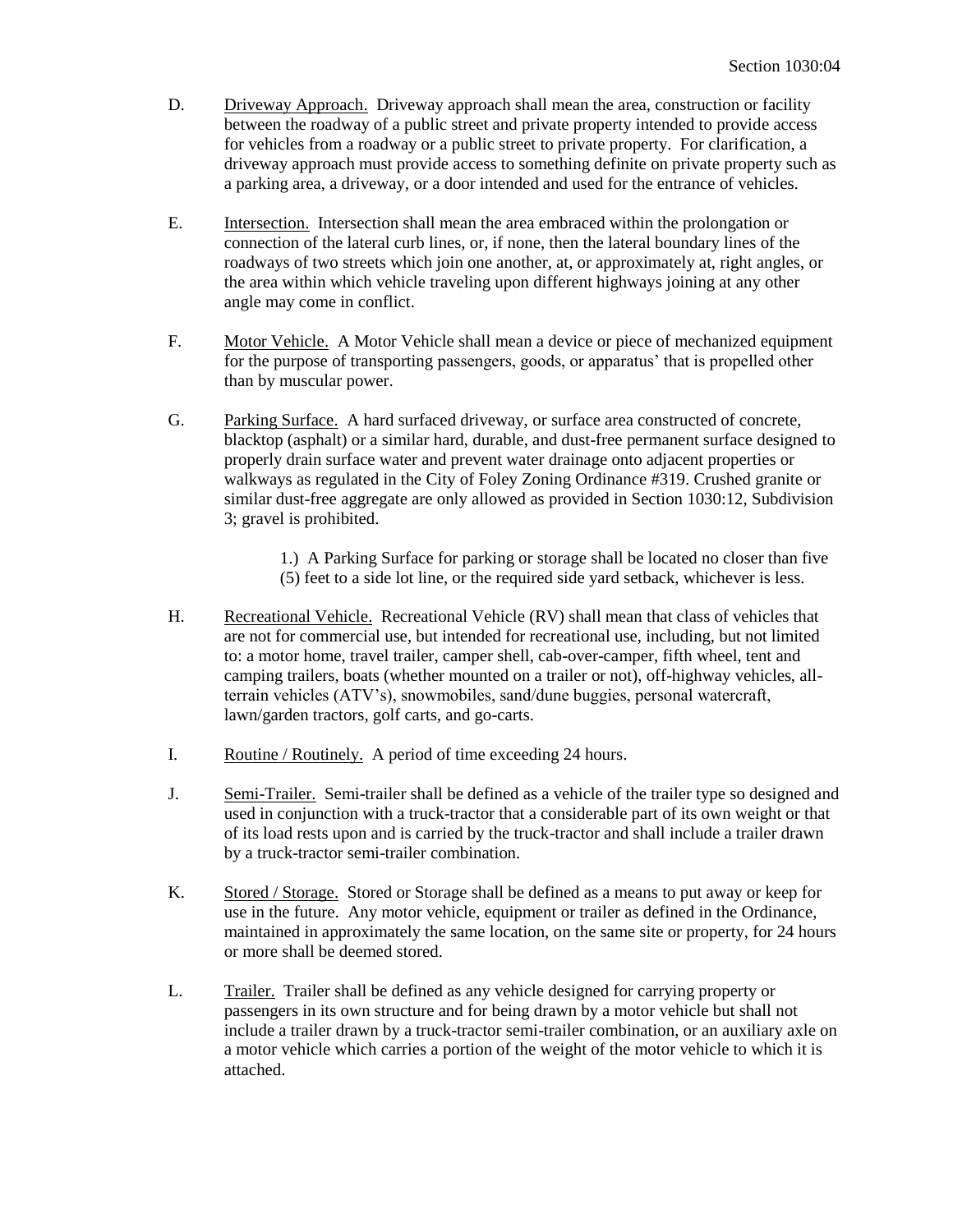- M. Truck. Truck shall be defined as any motor vehicle designed and used for carrying things other than passengers, except pickup trucks and vans with a manufacturer's normal capacity of 1 ton or less and commonly known as a pickup truck.
- N. Truck-Tractor. Truck-tractor shall be defined as a motor vehicle designed and used primarily for drawing other vehicles and not constructed to carry a load other than a part of the weight of the vehicle and load drawn, AND a motor vehicle designed and used primarily for drawing other vehicles used exclusively for transporting motor vehicles and capable of carrying motor vehicles on its own structure.
- O. Utility Trailer. Utility trailer shall mean a non-motorized unit not defined as a recreational vehicle that has an axle and a frame that can be used to haul any type of material or equipment for recreational, non-commercial or agricultural purposes such as, but not limited to, boat trailers, horse trailers, trailers mounted with recreational vehicles such as a water craft or off-road vehicles, or implements of husbandry.
- P. Vehicle. For the purpose of this Ordinance, Vehicle shall refer to any of the aforementioned definitions including, but not limited to motor vehicle, commercial vehicle, semi-trailers, trailers, trucks, truck-tractors, RV's, equipment or utility trailers.
- Q. Gravel. Gravel shall mean crushed limestone or other non-granite aggregate containing fine materials often referred to as "Class 5 Gravel," "Class 2 Buff Limestone," "Class 2 Red Limestone," or other typical road base materials.

## Section 1030:06. Parking Regulations.

Subdivision 1. No public street, property, alley or right-of-way shall be used for the storage of Motor Vehicles, Commercial Vehicles, RV's, Equipment or Utility Trailers.

Subdivision 2. In no instance shall a Vehicle be parked or stored where any portion thereof blocks or overhangs the sidewalk, trail way, boulevard or curb within the public right-of-way.

Subdivision 3. A Vehicle shall not be parked or stored where such parking or storage constitutes a clear and demonstrable traffic hazard and/or threat to public health and safety such as obstruction of sight lines or flow of traffic.

Subdivision 4. A Vehicle shall not be parked within the vehicular travel portion, or driving lane, of any public or private street or roadway.

Subdivision 5. It is unlawful for any person to stop, stand, store or park a Vehicle in any of the following places, except when necessary to avoid conflict with other traffic, OR if in compliance with the specific directions of a traffic-control device or a person authorized under this code to direct traffic:

- a. in front of the access to a public or private driveway or trail way including the driveway apron, curb cut and/or curb return;
- b. within ten (10) feet of a fire hydrant or a mailbox;
- c. on any surface other than a Parking Surface as defined by City Ordinance;
- d. at any place where official signs prohibit or restrict stopping, parking or both;
- e. within ten (10) feet of any Intersection or Crosswalk.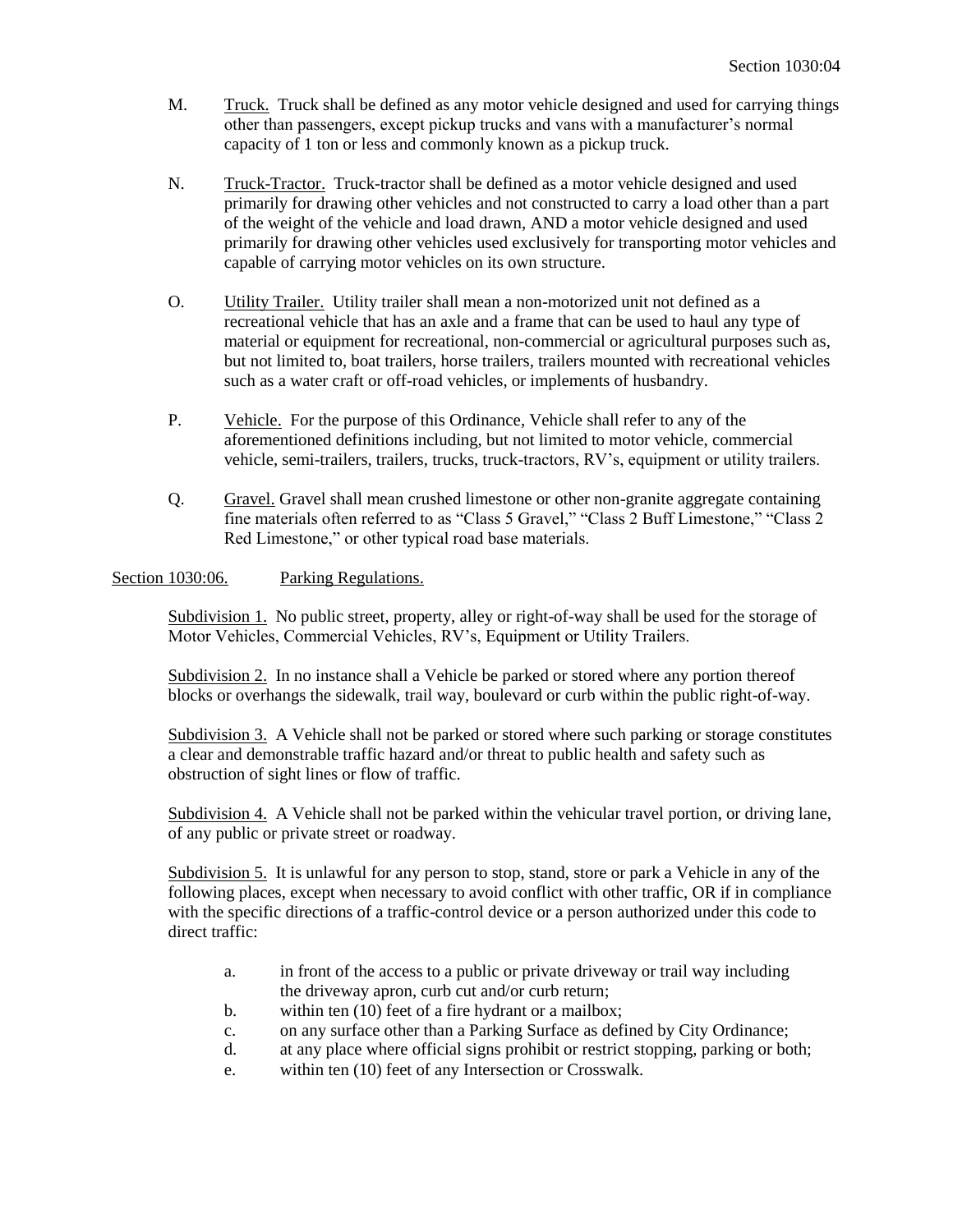Subdivision 6. All Utility Trailers must be attached to the tow vehicle if parked on a public street. Any owner of a detached Utility Trailer parked on the public street for any length of time will be subject to immediate citation and/or to the removal of the Utility Trailer at the owner's expense.

Subdivision 7. When parked or stored within the City, Commercial Vehicles, Semi-Trailers, Trucks, Truck-Trailers, Motor Vehicles, RV's, Equipment or Utility Trailers shall be kept neat and clean at all times. Debris, excessive dirt, spider webs, weed accumulation on and under such units are prohibited at all times as are broken windows and flat tires. In no case shall any Vehicle be used as a storage unit. Any Vehicle parked or stored in violation of this ordinance or which constitutes nuisance or hazardous conditions shall be declared a nuisance and subject to abatement.

Subdivision 8. All covers, tarps or any other material employed to protect a stored Vehicle from the elements must be secured and be weatherproof. Rocks/bricks or other weighted items shall not be used to secure the weatherproofing cover.

Subdivision 9. In no instances shall any Vehicle be parked or stored in driveways or unenclosed areas visible to the public, including a Parking Surface as defined above, unless it is in a fullyoperational condition bearing current registration (if licensing required by MN Department of Motor Vehicle or any other State authority for use).

Subdivision 10. At no time shall any Vehicle be parked and/or stored on a residential lot that has no principal structure, however, this subsection shall not apply if:

- a. said lot is adjacent to a lot on which there is an occupied residence; AND
- b. both lots are under common ownership; AND
- c. the Vehicle parked and/or stored on the vacant lot is owned by and license and/or registered to the occupant of the resident on said adjacent lot.

### Section 1030:08. Commercial Vehicle Storage.

Subdivision 1. One Commercial Vehicle having a licensed gross vehicle weight over 15,000 pounds may be parked on private property in any residential zoned district provided it meets the following requirements:

- a. the owner or operator of the vehicle must reside on the property; AND
- b. the vehicle shall be parked on a hard surface driveway in compliance with the applicable zoning district requirements; AND
- c. the permitted vehicle shall be parked at least ten (10) feet from the front property line and five (5) feet from the side property line; AND
- d. noise from idling of the engine shall not exceed regulations of the existing noise ordinance. The vehicle's engine shall not be idled for more than thirty (30) minutes in any one (1) hour period. In no circumstance may the engine idle for more than two periods, lasting thirty (30) minutes each, in one twenty-four (24) hour period. For purposes of this section, idling shall mean running the vehicle engine for more than three (3) minutes. In no instance shall the vehicle's engine idle (3 minutes) in violation of this or any other ordinance between the hours of 10:30 p.m. and 7:00 a.m.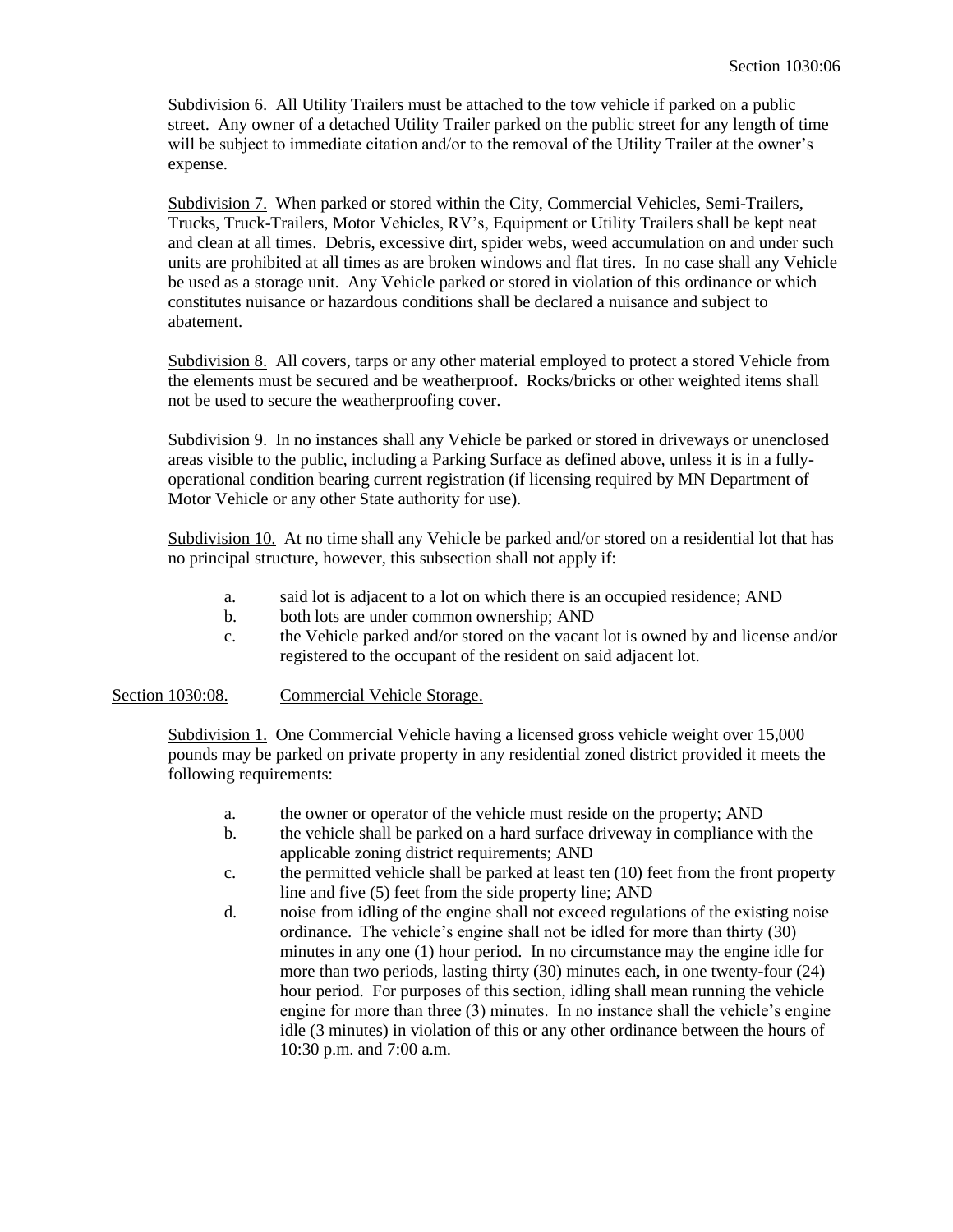### Section 1030:10. Recreational Vehicle Storage.

Subdivision 1. At no time shall any Vehicle be used for primary living or housekeeping purpose.

a. Exceptions may be granted for travelers or out of town guests visiting with prior notification to the City Administrator for a period not to exceed seven (7) days.

Subdivision 2. Recreational vehicles shall be mobile and shall not be permanently affixed in the ground in a manner that would prevent removal.

Subdivision 3. Unmounted slide-in pickup campers shall be stored no higher than twenty (20) inches above the ground and shall be securely supported at all four (4) corners by solid support blocks or support mechanisms.

Subdivision 4. Except for routine maintenance or during emergency conditions when power supply is disrupted, the operation of a recreation vehicle generator plant shall not be permitted in residential districts. For the purpose of this subdivision, routine maintenance periods shall not exceed sixty (60) minutes per month.

#### Section 1030:12. Storage On Residential Lots.

Subdivision 1. No Motor or Commercial Vehicle, RV, Equipment, or Utility Trailer shall be routinely parked on an unsurfaced area, such as dirt or vegetation, in the front yard (or within the front yard setbacks) of residential lots.

Subdivision 2. Storage of Vehicles shall be limited to a garage or other permitted accessory structure, or designated driveway areas in the front yard of residential properties.

- a. The unenclosed parking and/or storage of Vehicles shall be limited to a total number of six (6) units parked upon the hard surfaced driveway or a Parking Surface as defined above, within the front of a residential lot.
- b. Notwithstanding the provisions of this section, Vehicles may be parked temporarily on an unsurfaced area of the front yard of a residential lot overnight as is necessary to comply with winter parking regulations from November 1 to April, OR for a period not to exceed 24 hours, to load, unload, clean or repair the Vehicle year-round. At no time shall a vehicle be parked on public right-of-way as regulated by Section 1030:06.
- c. This subdivision shall not be construed to allow parking or storage of nuisance, junked or abandoned vehicles or units otherwise prohibited by any other ordinance or subdivision.

Subdivision 3. All Vehicles in the side yard shall be parked or stored on a Parking Surface as defined by this Ordinance. Parking Surfaces in the side yard may include crushed granite or similar dust-free aggregate not to exceed an aggregate size of  $1 \frac{1}{2}$  inch in diameter; gravel is prohibited. If parking surface is made of crushed granite or similar dust-free aggregate, only as allowed by Section 1030:12, the area must also be contained by a barrier and underlain with a fabric or plastic barrier to prevent weed or grass growth through the aggregate area.

Subdivision 4. Vehicles parked within a back yard shall comply with rear and side yard setback requirements applicable to accessory structures and all other applicable ordinances. Parking Surfaces in the back yard may include crushed granite or similar dust-free aggregate; gravel is prohibited. If parking surface is made of crushed granite or similar dust-free aggregate, only as allowed by Section 1030:12, the area must also be contained by a barrier and underlain with a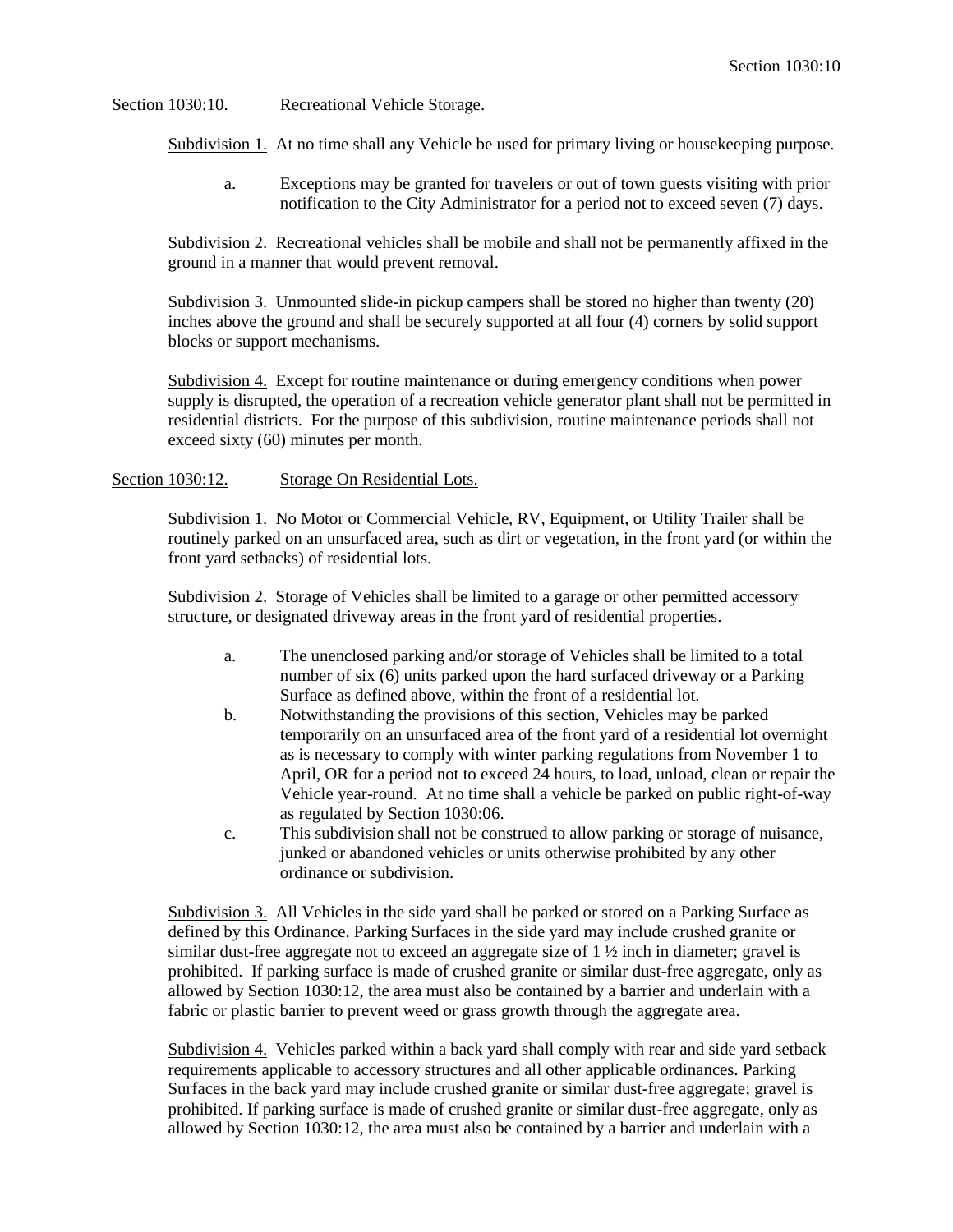fabric or plastic barrier to prevent weed or grass growth through the aggregate area. Utility trailers parked in the back yard may be parked on unsurfaced areas in lieu of a Parking Surface.

Subdivision 5. Vehicles stored on a property shall be subject to the height provisions of "Accessory Buildings" of the City of Foley Zoning Ordinance 319.

#### Section 1030:14. Exceptions.

Subdivision 1. The above provisions shall not apply to those Vehicles temporarily parked by the driver thereof, for the purpose of being loaded or unloaded while making actual deliveries of goods and merchandise; OR while engaged in construction, general repair, moving or other type of commercial work; OR parked for temporary maintenance or emergency repairs not to exceed 24 hours providing that such parking does not impair the regular flow of traffic or cause an undue safety concern.

Subdivision 2. The provisions of this Ordinance shall not apply to street construction, maintenance, and repair equipment trailers or vehicles used by the public service utility companies engaged in repairing or extending public service utilities.

Section 1030:16. Variance. Minor modifications or adjustments to this Ordinance may be administratively approved by the City Administrator by means of a Motor Vehicle Parking Variance where conditions such as, but not limited to, lot size, lot construction or improvements warrant a minor modification or adjustment. If the City Administrator cannot make such a determination, the matter may be appealed to the City's Planning Commission with the appropriate application for variance process and appeal fee filed. In no instance shall a modification or adjustment be made to the provisions of this Ordinance if it violates a safety concern/regulation of this or any other City Ordinance.

Section 1030:18. Enforcement and Penalty.

Subdivision 1. Notice of Violation. When a property owner permits or allows the parking and/or storage of a Vehicle to exist in violation of this Ordinance, the City Administrator, or Law Enforcement Officer, may serve notice upon said owner ordering the owner to remove the vehicle within five (5) days of the date of the notice. The notice shall state that in case of noncompliance the City shall have the vehicle removed from the premises at the expense of the owner and that if unpaid, the charge for such towing will be made a special assessment against the property concerned. The notice shall also inform the property owner that the order may be appealed by filing a written notice of appeal with the City Administrator within the five (5) days of the date of notice.

Subdivsion 2. Appeal. If an owner who received notice to remove a vehicle provided for by this Ordinance believes that the order has been wrongly issued, said owner may appeal the order by filing with the City Administrator a written notice of appeal within five (5) days of the date of the notice. Upon receipt of notice of an appeal the City Administrator shall place the matter on the next regular Council Agenda, when the matter will be heard by the City Council. The owner may present testimony and information to the Council, as may the City Administrator, City staff, and other concerned citizens. After due consideration, the City Council shall decide whether the order will stand. In the event the Council determines that the order is appropriate, the owner shall have three (3) days from the date of the Council's decision to comply with the order.

Subdivision 3. Failure to Comply. If an owner who has received an order under this Ordinance fails to comply within the applicable time frame, the City may remove the vehicle in violation of